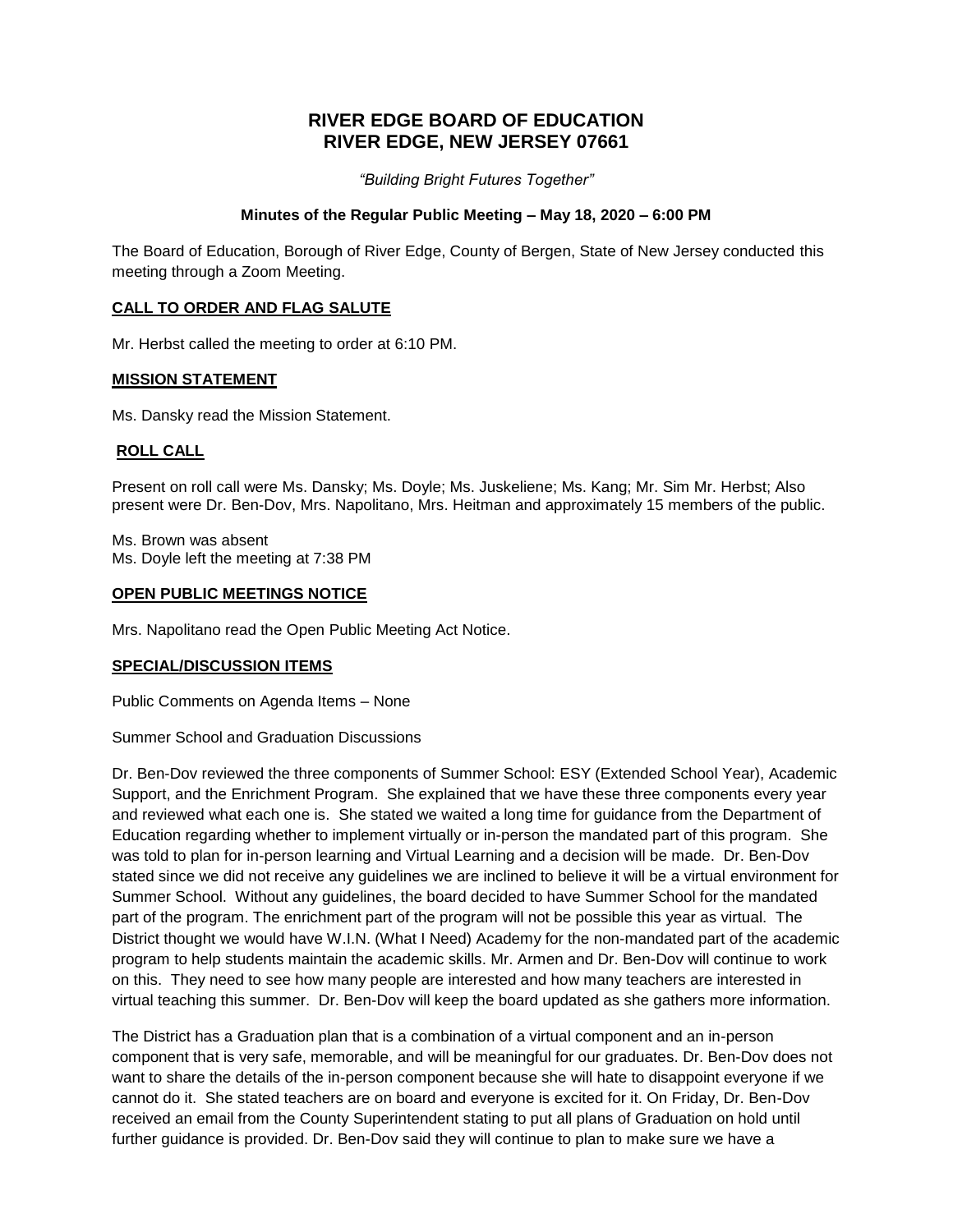memorable Graduation for the class of 2020. Ms. Dansky suggested that Dr. Ben-Dov check with our insurance company for the activities that we are planning to make sure all activities are covered under our insurance. Dr. Ben-Dov will call our insurance with Mrs. Napolitano and keep the board posted on the plans for Graduation.

## **REPORTS**

## **SUPERINTENDENT**

Dr. Ben-Dov reported on the following:

- Dr. Ben-Dov thanked all of our teachers, but she wanted to offer a special thank you to our veteran teachers. She said the veteran teachers were fearful of the unknown in the beginning of virtual teaching. She said she is so proud of these teachers because they were the generation that did not grow up with this technology and they had to overcome this. Over the past couple of weeks Dr. Ben-Dov has seen amazing lessons planned and implemented by veteran teachers including, videos, and engagement with special new tools.
- Dr. Ben-Dov stated the District would like to do something for parents in the form of a Parent Academy. We are offering a workshop on Zoom Fatigue on Wednesday, May 20th. Ms. Elmera has some great suggestions for parents on this topic. We had a signup sheet and over 70 people signed up. We decided to close this session since we had such a big turnout. We want to give people the opportunity to participate and ask questions. We decided to have a second session on this. A date and time for this will be determined and the sessions will also be recorded.
- We will hold a Parent Academy with Janet Wong, our Author-in-Residence from last school year, on June 1<sup>st</sup> for English Language Learners.
- We are trying to plan a Parent Academy with Liberty Science Center as well. Liberty Science has been working with our First and Sixth Graders and our Building Bridges/Building Connection classes since our closure. They have some good ideas for parents.
- We are trying to plan for our faculty and Fifth and Sixth grade students sessions with a social emotional focus and a Professional Development with Rodney Salomon who had already worked with our staff and was well received.
- We have student and school possessions that need to be returned to their proper owners. Dr. Ben-Dov is grateful to our teachers and custodians for all of their help with this. The custodians emptied all of the desks and lockers and the teachers are coming back to school in a safe way to gather all of the belongings and label them for the students. The parents will come and collect them in a safe manner. At the end of the school year we will need for parents to return Chromebooks and musical instruments.
- The Executive County Superintendents from different Counties have formed a Committee to meet with Governor Murphy and the Commissioner and will hopefully come up with guidelines for September. We do not know how to proceed and we need guidance. The County is trying to get some Cooperative Purchasing for the schools for adult masks and gloves. Mr. Starace contacted Dr. Ben-Dov about Cooperative Purchasing for our District. Dr. Ben-Dov told him what we will need.
- Dr. Ben-Dov stated we need a Personnel/Management Committee. The Committee spoke and decided to have it on Thursday, May 28<sup>th</sup> at 4:00 PM.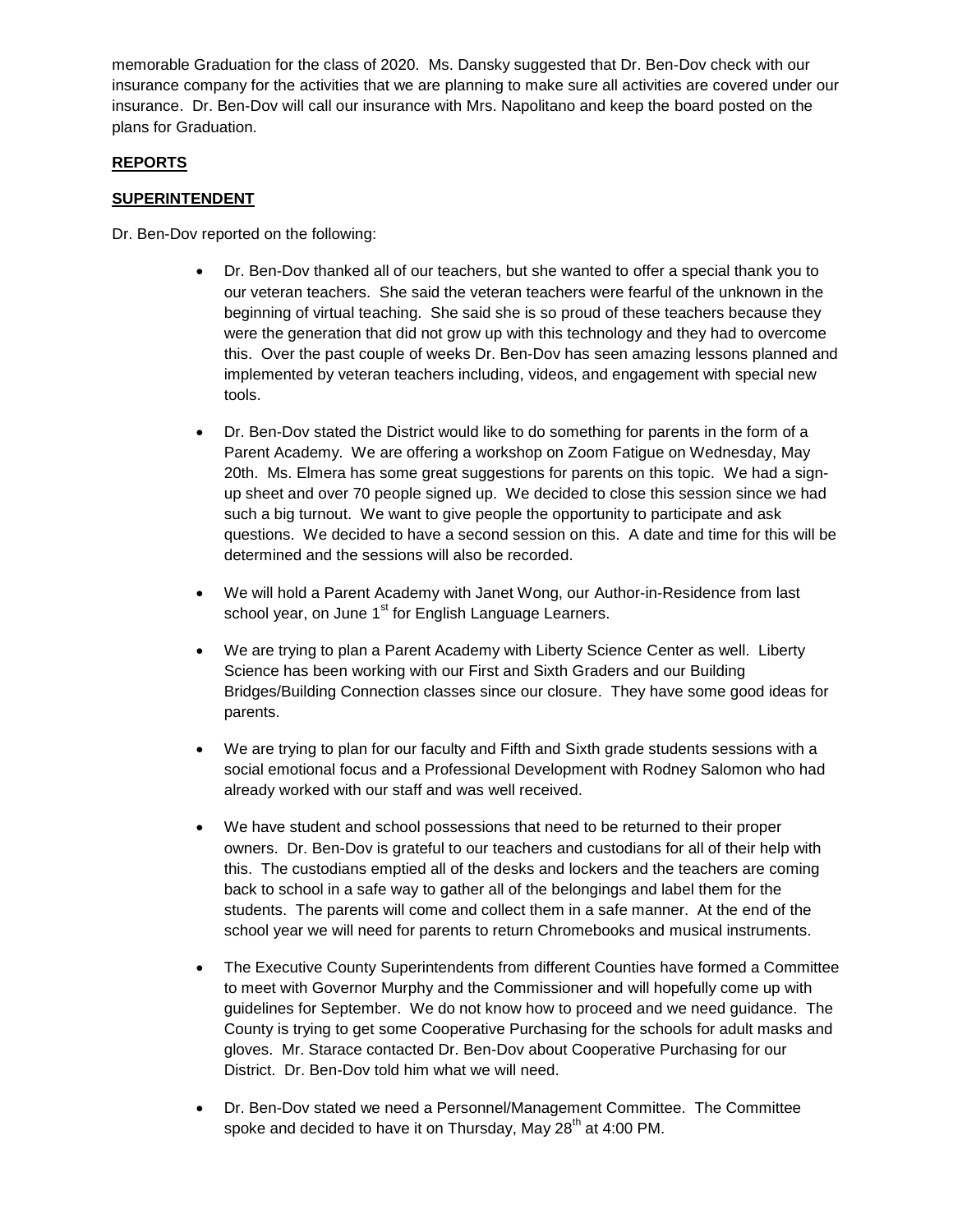# **PRINCIPAL**

Mrs. Heitman reported on the following:

- We often have parents coming into the buildings. They are getting some student books and some Chromebooks.
- Our Cherry Hill School Gymnasium looks fantastic. Mrs. Heitman is super excited about this and she thanked the Board of Education for this.
- Our Secretaries have been in the building making folders for the students' artwork and making large labels for each student's belongings.
- The Principals continue to have grade level and program level meetings weekly.
- The staff is scheduled to come in to help sort and label student belongings. They will practice strict social distance guidelines.
- The staff has finished placing our EDS (Educational Data Services) orders for next year online.
- $\bullet$  We had a  $6<sup>th</sup>$  grade meeting to discuss graduation. We had a meeting with Mr. Freedman, from River Dell, to discuss ideas and see what the Middle School is planning for graduation.
- We are discussing plans to organize student's belongings and schedules for parents to pick up the items.
- Mr. Henzel and I have had several I&RS and 504 meetings via Zoom.
- Mrs. Heitman is looking forward to parent Academy for Zoom Fatigue with Ms. Elmera.
- Mrs. Heitman has been in touch with her PTO weekly regarding several items.
- The Fifth and Sixth graders will have a social emotional guest.

#### **BOARD SECRETARY**

Mrs. Napolitano reported on the following:

- We have been cleaning and cleaning our facilities. We have people coming into the buildings and we need to keep it cleaned and sanitized as people come in and out.
- The painting of the Cherry Hill Gym is completed along with the Nurse's Office and part of the Front Office. The gym was scraped, recoated and repainted. Roosevelt Old Gym was scraped and redone and the new gym was recoated.
- We have been working hard on looking at making accommodations such as additional sinks, using custodial closet sinks and converting them into possible additional student sinks along with converting water bottle filler stations to sink areas for hand washing. We are looking at ordering additional touchless paper towel dispensers and soap dispensers, ordering of handless sanitizer dispensers and Plexiglas partitions for in front of desks of office staff with repeated exposure. We are also calling other schools to see what accommodations they are providing.
- On tonight's agenda there is a resolution to approve the opposing S-2392/A3969 which is delaying tax payments.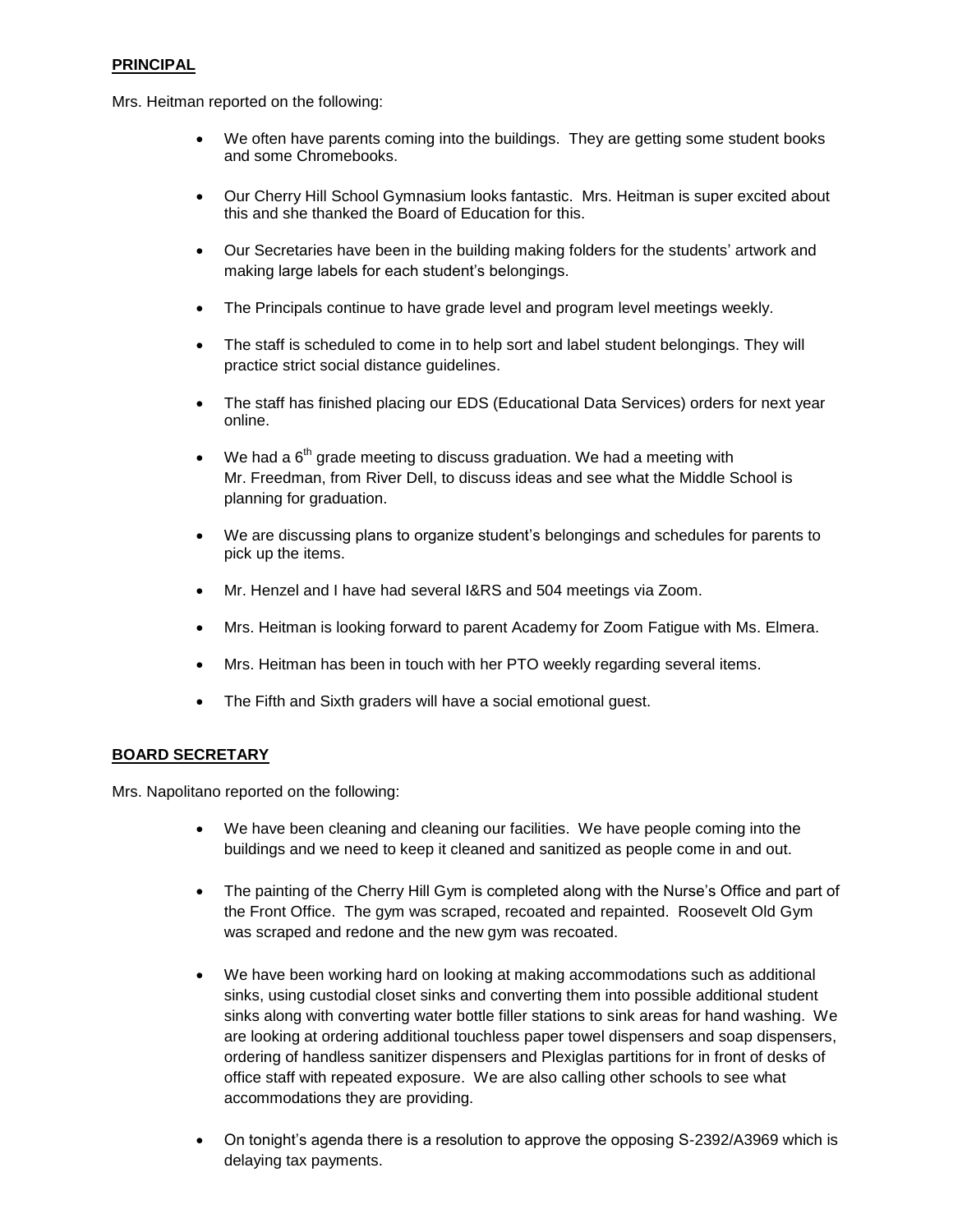Ms. Dansky asked Dr. Ben-Dov and Mrs. Napolitano if we can get the engraving of the Bricks in front of the schools. These bricks are memory bricks. Ms. Dansky thought it would be a wonderful way to memorialize and commemorate the graduating class of 2020. We would dedicate bricks to the students and teachers. Mrs. Napolitano and Dr. Ben-Dov looked into it and found out we can purchase the bricks. Dr. Ben-Dov will see if the PTO is interested in taking this on.

# **PRESIDENT**

Mr. Herbst reported on the following:

 Mr. Herbst gave the board members an additional update from Mr. Jim Gaffney, President of the Bergen County School Board Association. He stated there will be no in-person NJSBA Workshop in Atlantic City in October. There will be a virtual workshop on October 20<sup>th</sup> through October 22<sup>nd</sup>. Bill 3969 passed both houses and no municipality can withhold payment to their school unless they can prove it is an absolute necessity to the State Department of Education and State Department of Community Affairs. Senator Sweeny recommends Districts to have two budgets ready (one with an aid increase and one without an increase). He said hopefully Districts will get guidelines on how to reopen the schools. He suggested looking at the NJSBA suggestions on how to re-open. He said to plan on possibly hiring extra staff to implement and support the re-opening of schools (unfunded). All Districts will need a re-closing plan in place just in case. If possible school boards should plan to meet once a month in the summer to stay current on issues. If Districts are planning on holding a Graduation in July or August they should contact their insurance representatives for liability. The Superintendents Evaluations are due on July 1<sup>st</sup>. There will be a virtual Bergen County Schoolboards meeting on Wednesday, May 27<sup>th</sup>.

## **COMMITTEES**

- Ms. Dansky congratulated Mr. Herbst who graduated Summa Cum Laude from Ramapo College this month.
- Ms. Dansky gave an update on Region V. She stated with receiving the Region V bills things are improving, however there still is an area that was recorded incorrectly on a great deal of the billing. It is a way in which related services are being indicated on the billing. Mrs. Napolitano will follow up on this with Region V.

## **MOTIONS TO BE ACTED UPON**

## **A**. **ADMINISTRATION/POLICY**

- **1**. That the Board of Education approve the Minutes of May 6, 2020.
- **2**. WHEREAS, in response to the COVID-19 pandemic, the Governor has declared a state of emergency and a public health emergency, and ordered all schools closed for in-person instruction; and

WHEREAS, in response to the COVID-19 pandemic, the Legislature has revised N.J.S.A. 18A:7F-9 to permit the use of virtual instruction to establish compliance with the 180 school day requirement during a public health emergency, subject to Board approval of a virtual instruction program;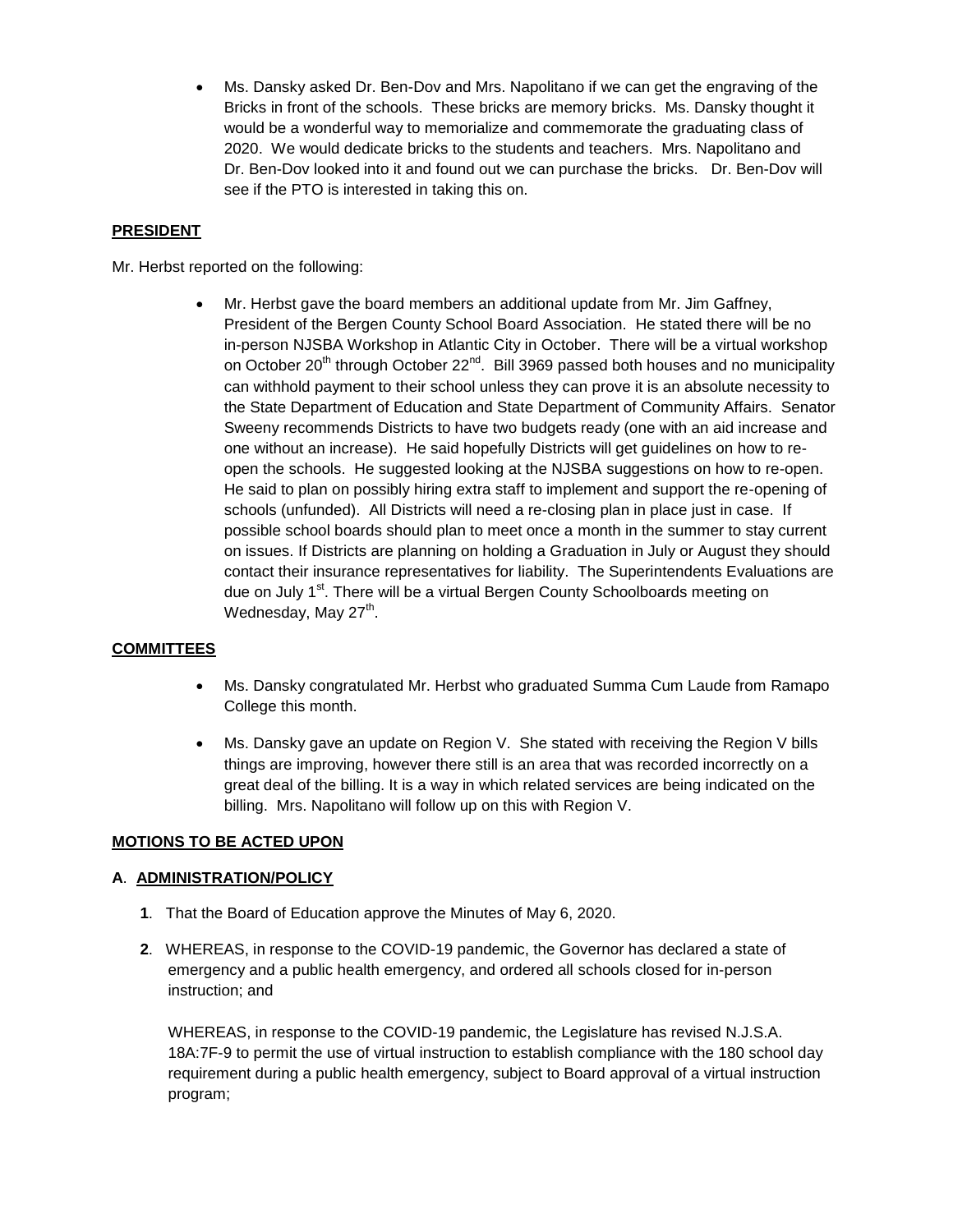NOW THEREFORE, BE IT RESOLVED that the Board hereby approves River Edge Revised School Health-Related Closure Preparedness Plan which includes the program of virtual instruction to meet the 180 school day requirement and also includes virtual and/or in person instruction for ESY, ESL and summer academic support, which was previously submitted to the Department of Education on March 13, 2020 and implemented since the District's closure on March 16, 2020.

**3**. **WHEREAS,** Senate Bill 2392 and Assembly Bill 3969, currently pending in the state Legislature, would authorize the Department of Community Affairs to permit municipalities to delay or alter the transmission of property tax revenue to school districts during gubernatorial-declared emergencies; and

**WHEREAS,** New Jersey's public schools are highly dependent on property tax revenue to support education programs; and

**WHEREAS,** on average, local property taxes constitute close to 60% of public school revenue, with the percentage even greater in a significant number of districts; and

**WHEREAS,** delaying or altering the transmission of property tax revenue from municipalities would result in a financial crisis for school districts, seriously disrupting the educational process; and

**WHEREAS,** although public school buildings are closed during the current health emergency, the education of our students is taking place through remote instruction and, therefore, continued timely transmission of all property tax revenue due to the school district is critical for the educational process to continue without interruption; and

**WHEREAS,** under our state's current structure, municipalities are designated as the authorities to collect property taxes, but those taxes are levied for specific purposes—e.g., municipal, school, county, fire district—and these obligations must continue to be met; and

**WHEREAS,** municipal governing bodies are empowered under current law to borrow in order to ensure that full payments to school districts are made;

**WHEREAS,** the River Edge Board of Education recognizes the impact of the current public health emergency on the state and local governments, as well as local school districts, but believes that this legislation would only worsen the situation for our communities; and

**WHEREAS,** while S-2392/A-3969 would require a municipality to pay a percentage of the revenue due to a school district based on consultation between the state Departments of Community Affairs and Education, the amount of taxes collected at the time and the financial condition of the municipality and school district, it does not address subsequent payment to the school district to make up the full shortfall amount; and

**WHEREAS,** as currently written, S-2392/A-3969, which is designed to ease a financial burden on municipalities, would place a severe strain on school districts and the students and families that they serve.

**NOW, THEREFORE, BE IT RESOLVED** that the River Edge Board of Education urges the State Legislature and Governor to oppose S-2392/A-3969; and be it further

**RESOLVED,** that this resolution be delivered to Governor Philip D. Murphy, State Senate President Stephen M. Sweeney, Assembly Speaker Craig Coughlin, and the 38th Legislative District's representatives in the state Senate and General Assembly; and be it further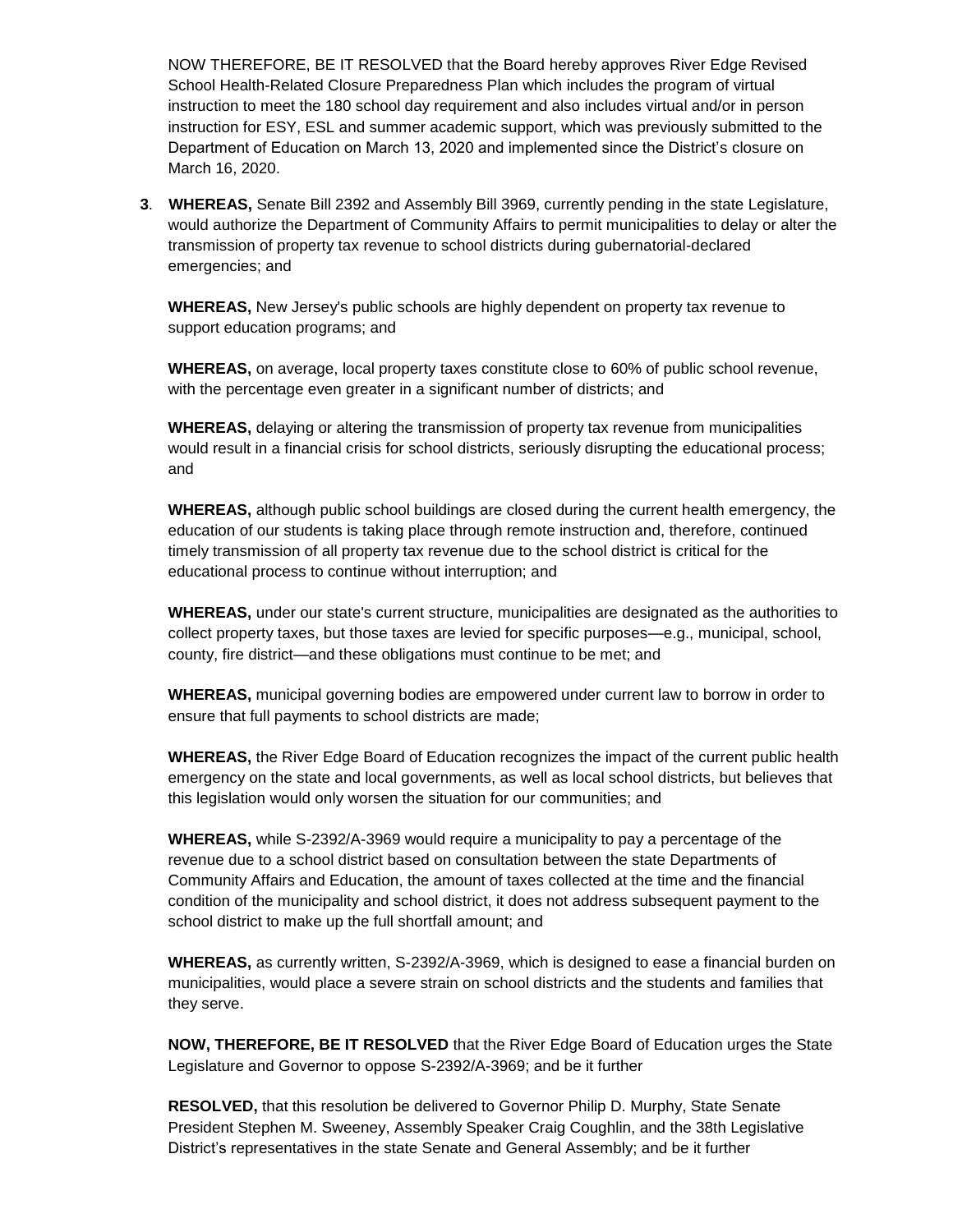**RESOLVED,** that a copy of this resolution be forwarded to the New Jersey School Boards Association.

## **Motion by: Ms. Kang Seconded by: Mr. Sim**

Ayes: Ms. Dansky, Ms. Doyle, Ms. Juskeliene, Ms. Kang, Mr. Sim, Mr. Herbst Nays: None

#### **B. CURRICULUM/EDUCATION** - None

#### **C. BUILDING & GROUNDS** - None

#### **D. FINANCE/GRANTS/GIFTS**

- **1**. That the Board of Education approve the bills & claims dated May 2020 totaling \$428,555.49 including checks #43394 through #43448. Payrolls dated April 15, 2020 and April 30, 2020, totaling \$1,228,882.68 issued therefore, a copy of such warrants list be attached as part of these minutes. (Addendum)
- **2**. That the Board of Education approve the Budget Transfers for the school year 2019-2020 as of April 30, 2020 (Addendum).
- **3**. That the River Edge Board of Education approve the Secretary's and Treasurer's Reports for the period ending April 30, 2020 (Addendum).

Further, we certify that as of April 30, 2020, after review of the secretary's monthly financial report (appropriations section) and upon consultation with the appropriate district officials, to the best of our knowledge no major account or fund has been overexpended in violation of N.J.A.C. 6A:23- 2.11 and that sufficient funds are available to meet the districts financial obligation for the remainder of the fiscal year.

#### **Motion by: Mr. Sim Seconded by: Ms. Doyle**

Ayes: Ms. Dansky, Ms. Doyle, Ms. Juskeliene, Ms. Kang, Mr. Sim, Mr. Herbst Nays: None

## **E. PERSONNEL**

- **1**. That the Board of Education designate Michael Henzel, Affirmative Action Officer, for the River Edge School District for the 2020-2021 school year.
- **2**. That the Board of Education approve the Affirmative Action Team, under the Affirmation Action Officer Michael Henzel, for the 2020-2021 school year:
	- Abby Burns-Paterson Alrick Douglas Janel Blake Christine Moran
- **3**. That the Board of Education, with the recommendation of the Superintendent approve a Maternity/Disability leave of absence for Kaitlyn DeVasto to commence on or about, October 1, 2020 through November 10, 2020, followed by a State/Federal Family leave of absence to commence on or about, November 11, 2020, through February 3, 2021.
- **4**. That the Board of Education, with the recommendation of the Superintendent, approve an extended Child Care leave of absence for Anne Marie Spiegel to commence on August 17, 2020 through January 22, 2021.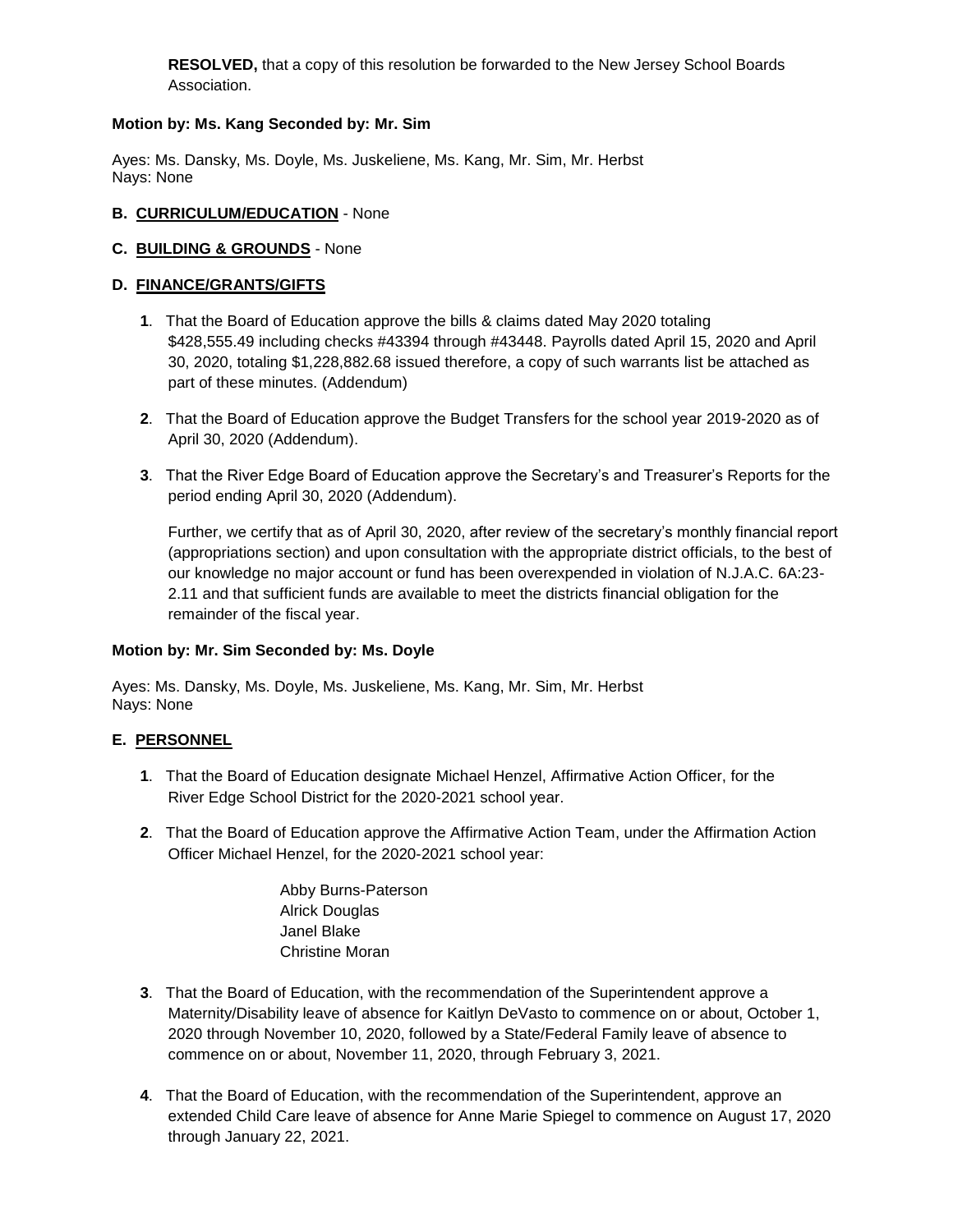**5**. That the Board of Education, with the recommendation of the Superintendent, approve Beth Rosen as the Leave Replacement for the Literacy Coach and Instructional Supervisor to commence on September 1, 2020 through January 22, 2021 at an agreed upon per diem rate. Additional work days will be scheduled during July and August 2020, not to exceed a total of twenty (20) days, at the same per diem rate.

## **Motion by: Ms. Doyle Seconded by: Mr. Sim**

Ayes: Ms. Dansky, Ms. Doyle, Ms. Juskeliene, Ms. Kang, Mr. Sim, Mr. Herbst Nays: None

# **F. RIVER EDGE SPECIAL EDUCATION**

**1**. That the Board of Education approve the contract with Bergen County Special Services School for 192/193 services to non-public schools for the 2020-2021 school year.

# **Motion by: Ms. Doyle Seconded by: Mr. Sim**

Ayes: Ms. Dansky, Ms. Doyle, Ms. Juskeliene, Ms. Kang, Mr. Sim, Mr. Herbst Nays: None

# **G. REGION V ADMINISTRATION & TRANSPORTATION**

**1**. That the Board of Education approve the bills & claims dated May 2020 totaling \$444,502.77 including checks #73595 through #73682.

## **Motion by: Mr. Sim Seconded by: Ms. Juskeliene**

Ayes: Ms. Dansky, Ms. Doyle, Ms. Juskeliene, Ms. Kang, Mr. Sim, Mr. Herbst Nays: None

## **OLD/NEW BUSINESS**

Ms. Dansky attended the NJSBA Board of Directors Meeting virtually on May 8<sup>th</sup>. A lot of the meeting centered on the workshop in October. She stated they are not having the workshop in-person because they will not know what the restrictions will be in October and the Convention Center was used as a hospital site so it's not accessible. They need to clean out the space and it may potentially be used as a hospital site again. The workshop will be held virtually. Ms. Dansky recommends looking at the NJSBA website for the latest updates in different areas. They also spoke about how the Department of Education is providing specifics very slowly, mandatory training is still available online, LEE group of organizations are meeting weekly, and the budget for NJSBA.

Ms. Dansky met with the members of the Department of Education on May  $13<sup>th</sup>$  and spoke with two members of the Department of Education in the area of Special Education. She stated it was forthcoming and they answered a lot of questions. There are a lot of issues regarding Special Education during this time. She said they stressed the importance of documentation, ESY (Extended School Year) will be left up to the individual schools, there were questions on Due Process, it was stated we need to address social/emotional needs of staff and students, we need to prioritize the needs of tiered interventionists, and transportation needs to be addressed.

## **PUBLIC DISCUSSION**

Everlin Kim (780 Elm Avenue) stated the needs of the Sixth Grade students should to be addressed. She stated we need social/emotional support for them. She also stated some school districts are trying to come up with a big event for the graduates. She stated those districts are not waiting, they are still planning. Mr. Herbst answered we have a lot of special plans to commemorate the graduates and he is very excited about them. Dr. Ben-Dov stated as of Friday night, we were instructed to stop planning. Dr. Ben-Dov does not want to go against the County Department of Education Directive. She also stated we do have activities planned that are meaningful if we are allowed to carry them out.